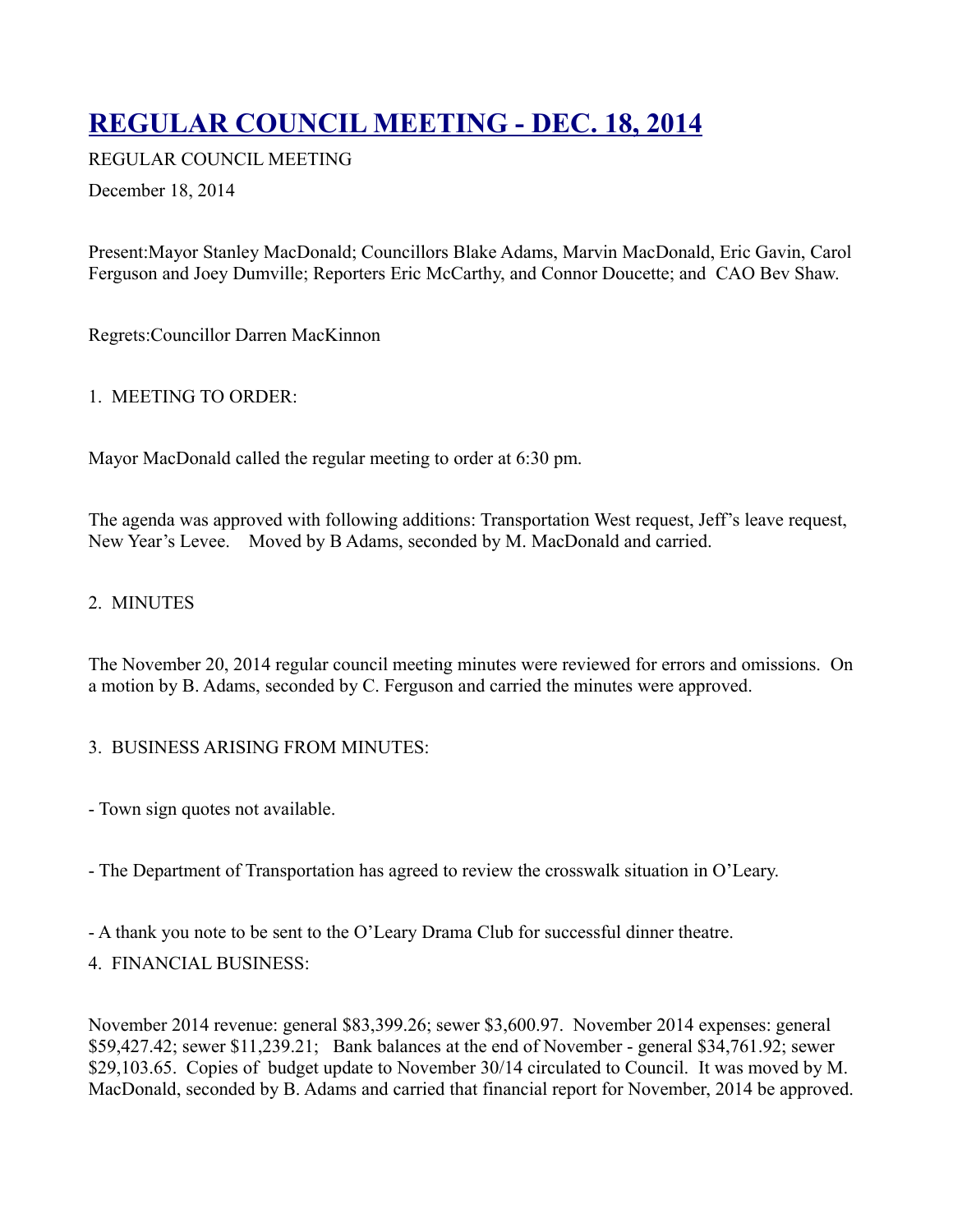## 5. NEW BUSINESS

#### 1. Chairperson's report

Stanley written report circulated to Council. Stanley appointed Carol Ferguson as Deputy Mayor and she accepted.

#### 2. Administrator's report

Written report circulated to Council. Building permit issued to Marlene Warren, \$4,000 for private storage building.

#### 3. Reports from Departments

Development & Tourism - Blake reported speaking to owner of land beside MacLean's Automotive but he's not interested in trading for the land we inherited from Ellis Estate. The farmers' markets did well this fall and the drive through ATM at the Credit Union will be beneficial.

Recreation - Written report from Jeff circulated to Council. Joey commented that the Hockey Classic was a huge success and the walking club at the arena has been opened. Joey and Jeff met with the Curling Club to determine if there was anything the Recreation Department could do to help.

Streets, Sidewalks, Sanitation - Eric reported that during the heavy rain a few culverts had to be unplugged by Highways crew but no real damage done. The new sander has arrived and working great. During the rain storm no damage occurred at the lagoon either.

Fire Department - Chief Perry's report circulated to Council and Marvin stated it was a quiet month for the members. The Department's Christmas party went well.

4. Holland College request - Moved by E. Gavin, seconded by B. Adams and carried that Holland College's request for scholarship funding be declined at this time. (Vote held - 4 in favour, 1 not in favour.)

5. Town advertising - Council agreed to invite Jonathon Locke from Image Works to our January meeting and to request information from other municipalities on usage of this advertising.

6. O'Leary Area Development Corporation request - In camera session.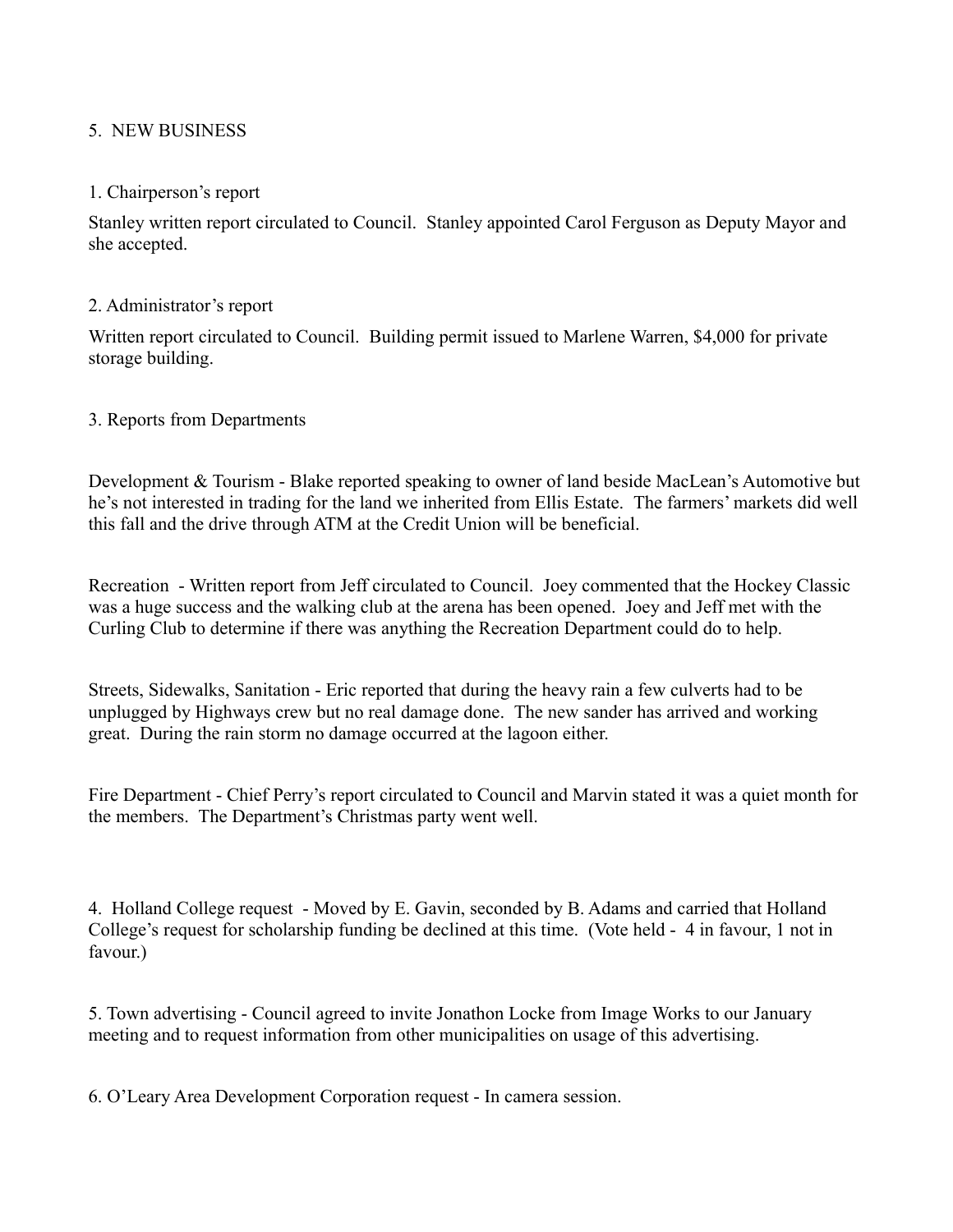7. Rural Development Conference - Moved by C. Ferguson, seconded by J. Dumville and carried that funding be approved for Blake and Darren, Development Committee, to attend the Local Prosperity Conference to be held in April, 2015 in Anapolis Valley, NS.

8. Other Business and Correspondence

Moved by M. MacDonald, seconded by E. Gavin and carried that Council provide a letter of support to Transportation West in their application for funding to purchase a new vehicle.

Moved by B. Adams, seconded by C. Ferguson and carried that New Year's Levee be organized by and held at the Maple Leaf Curling Club again this year with the Town providing \$1000. If changes to this structure is considered for next year then plans should be made earlier.

Messages were received from Dr. Herb Dickieson, Candidate for Egmont New Democrats, O'Leary Legion Branch, and Community Inclusions.

## 6. COMMITTEE OF THE WHOLE

Moved by M. MacDonald, seconded by C. Ferguson and carried that Council adjourn to committee of the whole (closed door session) at 7:15 pm.

Moved by M. MacDonald, seconded by J. Dumville and carried that regular meeting resume at 8:30 pm.

Business from committee of the whole session:

Moved by E. Gavin, seconded by J. Dumville and carried that Jeff, Recreation Director, be granted a six week leave of absence from July 7 to August 18, 2015; to pay out any vacation time and overtime owing at that time and that a competent replacement be hired through a Skills PEI project.

Council to take ownership of the washer toss boxes supplied by Castle Building Supplies and used during the festival. These will not be lent out to various organizations but held for festival use only.

Stanley excused himself from the meeting while Council discussed the O'Leary Area Development Corporation's request for financial assistance and for the Town to take ownership of the property. Council agreed that they were not prepared to make any financial contribution to OADC at this time and requested current financial statements. Council also offered to assist in lobbying the Provincial Government for loan forgiveness.